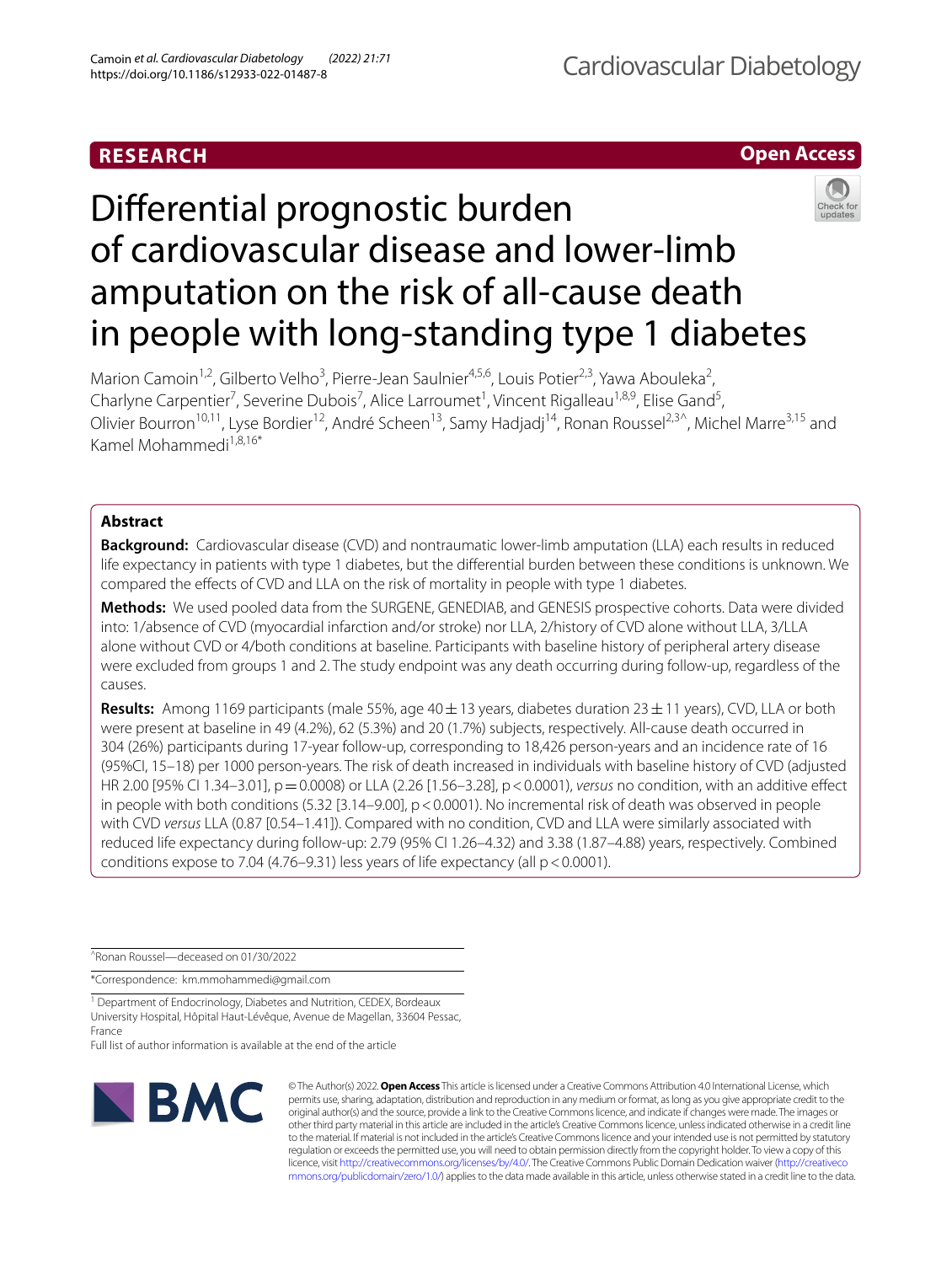**Conclusions:** CVD and LLA conferred a similar burden regarding mortality in type 1 diabetes population. Our fnd‑ ings encourage a careful consideration of people with type 1 diabetes and LLA as usually recommended for those with CVD, in terms of management of risk factors, treatments and prevention.

**Keywords:** Lower-limb amputation, Cardiovascular disease, Mortality, Myocardial infarction, Stroke, Type 1 diabetes mellitus

## **Background**

Type 1 diabetes is still associated with increased risk of premature mortality as compared to matched individuals from the general population, despite success in reducing risk of diabetes complications over the last decades  $[1-3]$  $[1-3]$ . Cardiovascular disease (CVD) is at least 3-times more prevalent in people with type 1 diabetes, compared with individuals without diabetes [\[4](#page-8-2)]. It is well established that CVD accounts for most of the premature deaths occurring in patients with type 1 diabetes [[5,](#page-8-3) [6](#page-8-4)].

Nontraumatic lower-limb amputations (LLA) is a common complication, with a much higher prevalence in people with type 1 diabetes than in persons without diabetes [[7](#page-8-5)]. It is a devastating complication, associated with major disability, worsening quality of life and considerable impact on health care systems [\[8](#page-8-6)[–10](#page-8-7)]. LLA is also associated with a signifcant reduction in life expectancy, which is usually attributable to coexisting CVD [\[11,](#page-8-8) [12](#page-8-9)]. Beyond increasing the risk of cardiovascular events, LLA is a sentinel outcome, because risk is afected by many conditions, especially peripheral artery disease (PAD), peripheral diabetic neuropathy, diabetic foot ulceration, and infectious disease  $[8, 13, 14]$  $[8, 13, 14]$  $[8, 13, 14]$  $[8, 13, 14]$  $[8, 13, 14]$  $[8, 13, 14]$ . The relationship between CVD, LLA and death has not been widely evaluated in people with type 1 diabetes, and fragmentary data have been extrapolated in a large part from studies in population with type 2 diabetes  $[15–18]$  $[15–18]$  $[15–18]$  $[15–18]$ . Notably, the difference in the lethal burden induced by CVD or LLA in terms of mortality is still unknown in people with type 1 diabetes. In the current study, we explored whether there is a prognostic diference between a history of CVD and non-traumatic LLA in respect of risk of all-cause death in people with long-standing type 1 diabetes.

## **Methods**

## **Study participants**

We used data from three French and Belgian prospective cohorts of people with type 1 diabetes  $[19-21]$  $[19-21]$ . The three studies complied with the Declaration of Helsinki, and the study protocol of each cohort was approved by the Ethics Committee of Angers University Hospital (Angers, France). All participants from the 3 cohorts gave written informed consent. Characteristics of participants at baseline in each single cohort were previously published [[22–](#page-8-16)[25](#page-8-17)], and are shown in Additional Table [1.](#page-2-0) Briefy, the Survival Genetic Nephropathy (SURGENE) study was a single center, prospective cohort of all volunteers with type 1 diabetes attending the diabetes clinic at the university hospital of Angers, France [[19\]](#page-8-14). Participants were selected from 1989 to 1996 based on a diagnosis of type 1 diabetes before the age of 40 years, and a duration of diabetes longer than 3 years. The *Génétique de la Néphropathie Diabétique* (GENEDIAB) study was a multi-center cohort conducted in 17 diabetes clinics in France and Belgium (see list of centers in Additional File [1\)](#page-7-0). Participants were recruited from May 1994 to April 1995 based on the diagnosis of type 1 diabetes before the age of 35 years, duration of diabetes of at least 5 years, with a past or present history of pre-proliferative or proliferative diabetic retinopathy requiring laser photocoagulation therapy  $[20]$  $[20]$ . The Genesis France-Belgique study was a family-based cohort including probands with type 1 diabetes for at least 5 years [\[21\]](#page-8-15). Participants were recruited from November 1998 to December 2000 on the basis of a diagnosis of type 1 diabetes before the age of 35 years, with initial ketosis and requirement for permanent insulin treatment within 1 year of diagnosis, and past or present diagnosis of diabetic retinopathy. Participants were followed from enrolment in each corresponding cohort until death or the latest clinical visit up to May 31, 2019. Data from the 3 cohorts were pooled together for the current analysis. Among 1347 participants enrolled in the 3 cohorts, we excluded 35 participants without LLA data at baseline and 98 subjects without a known vital status or follow-up data within the study period (Additional fle [4](#page-7-1): Fig. S1). We also excluded 45 participants according to the defnition of the exposure (see below).

## **Defnition of the exposure**

Participants were categorized into 4 groups according to the history of CVD (myocardial infarction and/or stroke) and non-traumatic LLA at baseline: (1) people without CVD nor LLA, (2) those with CVD who had not LLA, (3) those with LLA without CVD, and (4) those with both CVD and LLA. To reduce the potential confounding efect related to PAD, participants with a baseline history of PAD in group 1 ( $n=37$ ) and group 2 ( $n=8$ ) were excluded from the current analysis.

The presence of LLA, myocardial infarction and stroke was reported at baseline in the case report form by using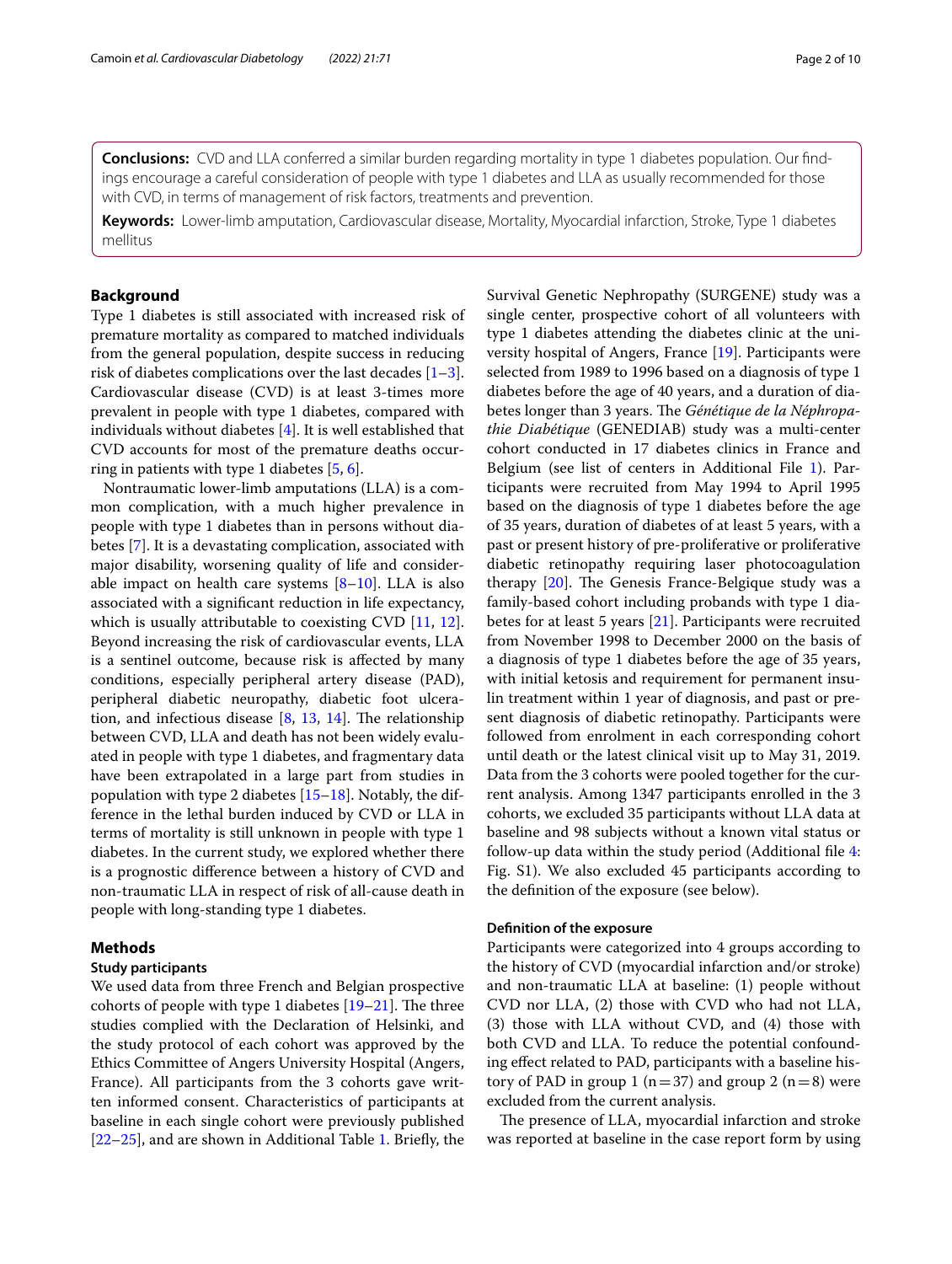|                                         | All participants | History of CVD and/or LLA at baseline |                 |                 |                         | P        |
|-----------------------------------------|------------------|---------------------------------------|-----------------|-----------------|-------------------------|----------|
|                                         |                  | Absent                                | <b>CVD only</b> | <b>LLA only</b> | <b>Both CVD and LLA</b> |          |
| $\mathbb N$                             | 1169             | 1038                                  | 49 (4.2)        | 62(5.3)         | 20(1.7)                 |          |
| Cohort membership, n (%)                |                  |                                       |                 |                 |                         | < 0.0001 |
| <b>SURGENE</b>                          | 337 (29)         | 330 (32)                              | 5(10)           | 2(3)            | 0(0)                    |          |
| <b>GENEDIAB</b>                         | 376 (32)         | 284 (27)                              | 22(45)          | 54 (87)         | 16(80)                  |          |
| <b>GENESIS</b>                          | 456 (39)         | 424 (41)                              | 22(45)          | 6(10)           | 4(20)                   |          |
| Male sex, n (%)                         | 643 (55)         | 552 (53)                              | 32(65)          | 41 (66)         | 18 (90)                 | 0.0009   |
| Age (years)                             | 40 ± 13          | $39 + 12$                             | $52 \pm 10^a$   | $50 \pm 12^a$   | $51 \pm 10^a$           | < 0.0001 |
| Age of diabetes onset (years)           | 15 (10, 23)      | 14 (10, 23)                           | 19 (11, 29)     | 18 (12, 25)     | 16 (11, 24)             | 0.04     |
| Duration of diabetes (years)            | $23 \pm 11$      | $22 \pm 11$                           | $31 \pm 9^a$    | $32 \pm 9^a$    | $34 \pm 7^a$            | < 0.0001 |
| Body mass index (kg/m <sup>2</sup> )    | $24 \pm 3$       | $24 \pm 3$                            | $25 + 4$        | $24 + 4$        | $24 \pm 3$              | 0.20     |
| Tobacco smoking, n (%)                  |                  |                                       |                 |                 |                         | < 0.0001 |
| Former                                  | 119(10)          | 91(9)                                 | 9(18)           | 15(24)          | 4(20)                   |          |
| Current                                 | 241 (21)         | 210 (20)                              | 8(16)           | 14(23)          | 9(45)                   |          |
| Systolic blood pressure (mmHq)          | $132 \pm 19$     | $131 \pm 18$                          | $140 \pm 18^3$  | $146 \pm 22^a$  | $143 \pm 13^{a}$        | < 0.0001 |
| Diastolic blood pressure (mmHg)         | 76±11            | 76±11                                 | $78 \pm 9$      | $81 \pm 10^a$   | $81 \pm 8^a$            | 0.0001   |
| HbA1c (%)                               | $8.8 \pm 1.8$    | $8.8 \pm 1.8$                         | $8.7 \pm 1.1$   | $9.2 \pm 2.7$   | $8.5 \pm 1.5$           | 0.33     |
| HbA1c (mmol/mol)                        | $72 + 20$        | $72 + 20$                             | $71 \pm 12$     | $77 + 29$       | $70 + 16$               |          |
| Total cholesterol (mmol/l) <sup>1</sup> | $5.6 \pm 1.4$    | $5.6 \pm 1.4$                         | $6.2 \pm 1.4^a$ | $5.7 \pm 1.4$   | $6.3 \pm 1.3^{\circ}$   | 0.04     |
| eGFR (mL/min/1.73m <sup>2</sup> )       | $86 + 30$        | $89 + 28$                             | $66 \pm 31^{a}$ | $64 \pm 32^a$   | $61 \pm 34^{\circ}$     | < 0.0001 |
| Urinary albumin concentration (mg/l)    | 14 (6, 94)       | 13(5, 77)                             | 17 (6, 501)     | 91 (16, 457)    | 381 (36, 805)           | < 0.0001 |
| Diabetic kidney disease, n (%)          | 484 (41)         | 398 (38)                              | 26(53)          | 42 (68)         | 18 (90)                 | < 0.0001 |
| Diabetic retinopathy stages, n (%)      |                  |                                       |                 |                 |                         | < 0.0001 |
| Non-proliferative                       | 276 (24)         | 265 (26)                              | 7(14)           | 1(2)            | 3(15)                   |          |
| Pre-proliferative                       | 182 (16)         | 160(15)                               | 9(18)           | 10(16)          | 3(15)                   |          |
| Proliferative                           | 503 (43)         | 405 (39)                              | 33 (67)         | 51 (82)         | 14(70)                  |          |
| Peripheral diabetic neuropathy, n (%)   | 412 (35)         | 314 (30)                              | 29 (59)         | 51 (82)         | 18 (90)                 | < 0.0001 |
| Peripheral artery disease, n (%)        | 71(8)            | $\mathbf{0}$                          | $\mathbf 0$     | 52 (88)         | 19 (100)                | < 0.0001 |
| Antihypertensive drugs, n (%)           | 469 (40)         | 371 (36)                              | 39 (80)         | 42 (68)         | 17(85)                  | < 0.0001 |
| Lipid-lowering drugs, n (%)             | 69 (6)           | 52(5)                                 | 9(18)           | 4(6)            | 4(20)                   | 0.0002   |

## <span id="page-2-0"></span>**Table 1** Characteristics of participants by history of CVD and LLA at baseline

Quantitative variables are presented as mean  $\pm$  SD or as median (25th–75th percentiles) for those with skewed distribution (age of diabetes onset and urinary albumin concentration)

Comparisons were performed using χ2, ANOVA or Kruskal–Wallis tests. Post-hoc test was performed following ANOVA to determine signifcantly diferent values compared to subjects without condition (**a**). P<0.05 was considered as signifcant

*CVD* cardiovascular disease (myocardial infarction and/or stroke), *LLA* lower-limb amputation

<sup>1</sup> Data available for 664 participants

a dedicated questionnaire. An independent adjudication committee validated these conditions based on medical and surgical reports. Myocardial infarction was diagnosed based on the presence of clinical signs, abnormalities in electrocardiogram, and elevated enzymatic biomarkers. Stroke was diagnosed based on abnormal neurological examination and/or cerebral CT Scan evidence. The history of LLA at baseline was defined as either a minor (below the ankle amputation consisting of at least 1-ray metatarsal resection) or major (above the ankle amputation consisting of transtibial or transfemoral) amputation resulting from nontraumatic causes.

## **Defnition of other clinical conditions at baseline**

Peripheral diabetic neuropathy was diagnosed based on the absence of Achilles refex and the loss of the 10-g monoflament sensation and/or the loss of vibration perception. Lower-limb PAD was defned as the absence of foot pulses and/or intermittent claudication. Diabetic retinopathy was staged as absent, non-proliferative, and proliferative. The Chronic Kidney Disease Epidemiology Collaboration (CKD-EPI) creatinine equation was applied to estimate the glomerular fltration rate (eGFR). History of diabetic kidney disease (DKD) was defined as  $eGFR < 60 \text{ mL/min}/1.73 \text{ m}^2$  and/or urinary albumin concentration (UAC)  $\geq$  30 mg/l.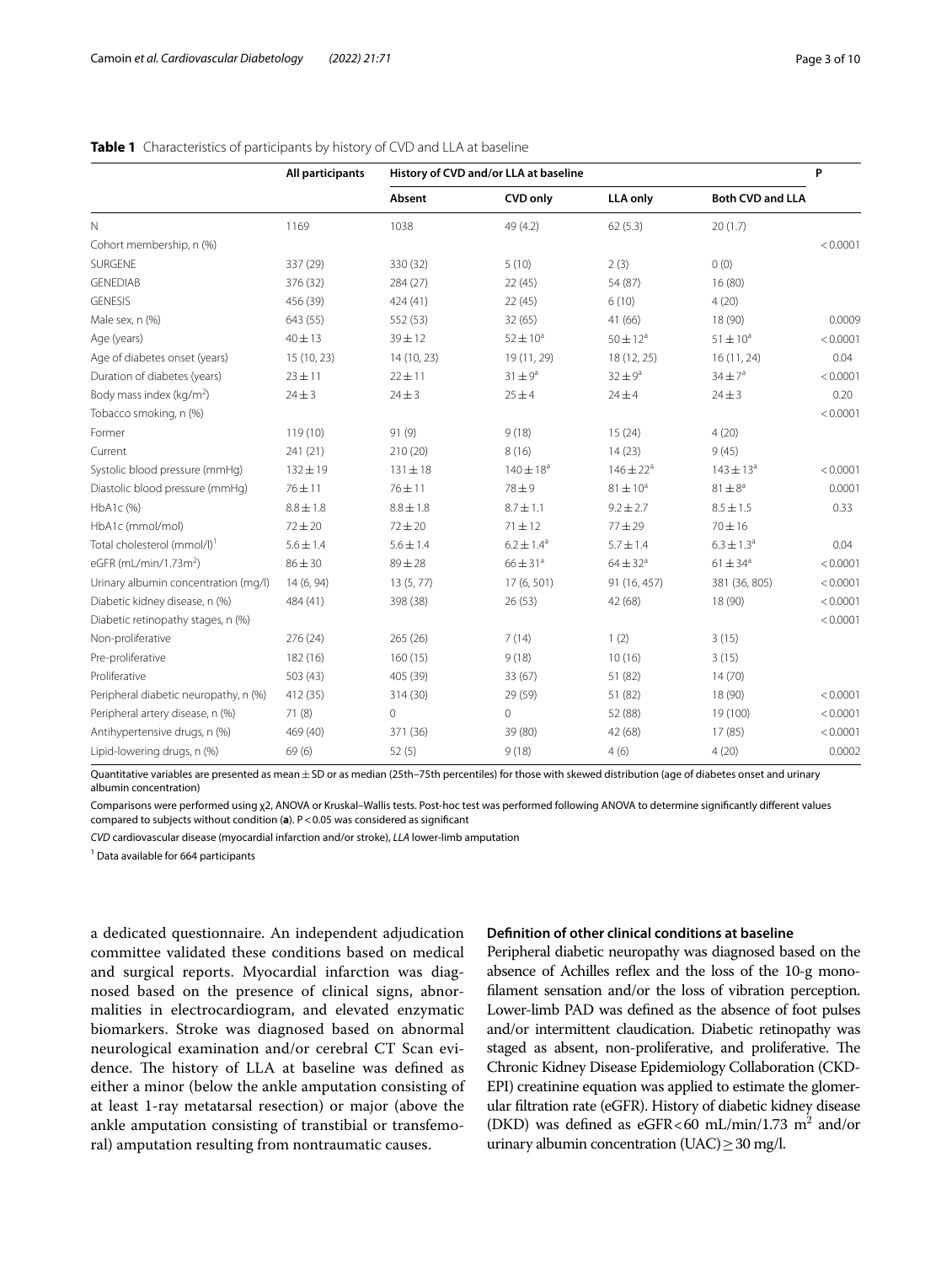## **Study endpoint**

The endpoint was any death occurring during follow-up, regardless of the causes. The vital status was obtained from hospital case records or by contacting the family physician of the participants. It was cross-checked by contacting the civil registry of the birth place of participants. Death cases were centrally reviewed by an independent adjudication committee by using hospitalization records or all other relevant supporting documents.

Data regarding causes of deaths were available only in a subset of participants. Cardiovascular mortality was defned as deaths resulting from arrythmia, acute myocardial infarction, heart failure, stroke, cardiovascular haemorrhage, PAD, end-stage kidney disease, dead in bed syndrome, sudden deaths or undetermined causes. Non cardiovascular mortality was defned as deaths resulting from cancer, infectious, pulmonary, gastrointestinal, hepatobiliary or pancreatic disease, metabolic complications, suicide, drug reaction or overdose, and trauma or unintentional injuries.

## **Statistical methods**

Quantitative variables were expressed as mean  $\pm$  SD or median (25th, 75th percentiles) for variables with skewed distribution. Categorical variables were presented as the number of participants with the corresponding percentage. Chi-squared, ANOVA, Wilcoxon or Kruskal–Wallis tests were used to compare key characteristics of participants at baseline.

Kaplan–Meier curves were used to plot survival rates during follow-up according to the exposure (absence of CVD and LLA, CVD only, LLA only or both CVD and LLA). Incidence curves were compared using the logrank test. We ftted Cox proportional hazards survival regression models to estimate hazard ratios (HR), with associated 95% CI, for all-cause death in participants with CVD, LLA or both, compared to those without these conditions at baseline. Analyses were adjusted for age, sex and cohort membership (model 1), plus other relevant confounding variables: history of tobacco smoking, duration of diabetes, HbA1c, BMI, systolic blood pressure, UAC, eGFR, and use of antihypertensive and lipid-lowering drugs at baseline (model 2). The Schoenfeld residuals method was used to check the proportional hazards assumption for the association between exposure and all-cause death.

We have also estimated the loss in life-time expectancy within study period in participants with baseline history of CVD, LLA or both conditions, compared to those without these conditions, using the pseudoobservation approach on survival data [\[26](#page-8-19), [27](#page-8-20)].

We performed a series of sensitivity analyses. First, we evaluated the association between the exposure and the endpoint after adjusting for total cholesterol and history of diabetic peripheral neuropathy and retinopathy stages at baseline (on top of model 2) in a subset of participants from whom these data were available. Second, we assessed the risk of all-cause death according to baseline history of CVD and/or LLA using an alternative defnition: without exclusion of participants with a baseline history of PAD in groups 1 and 2. Third, we tested the association of interest considering the baseline history of DKD in the exposure defnition. Hence, participants were categorized into 5 groups: (1) people without DKD, CVD or LLA; (2) those with DKD, without CVD or LLA; (3) those with CVD without DKD or LLA; (4) those with LLA without CKD or CVD; and (5) those with 2 conditions or more. Finally, we assessed the association between baseline history of CVD or LLA and the risk of cardiovascular death in a subset of participants from whom causes of death were documented (see Additional fle [2,](#page-7-2) [3\)](#page-7-3).

A p value less than 0.05 was considered as signifcant. Statistical analyses were performed using SAS software, version 9.4 (SAS Institute, [www.sas.com](http://www.sas.com)) and Stata software, version 13 (StataCorp, [www.stata.com](http://www.stata.com)).

## **Results**

## **Characteristics of participants at baseline**

Among 1169 participants, 643 (55%) subjects were men, and 31% former or current tobacco smokers. The mean $\pm$ SD age, duration of diabetes, HbA1c, systolic and diastolic blood pressure were  $40 \pm 13$  years,  $23 \pm 11$  years,  $8.8 \pm 1.8$ %,  $132 \pm 19$  and  $76 \pm 11$  mmHg, respectively (Table [1\)](#page-2-0). A history of CVD and/or LLA was present at baseline in 131 (11.2%) participants: CVD only 49 (4.2%), LLA only 62 (5.3%) and both CVD and LLA 20 (1.7%). Characteristics of participants according to these conditions are shown in Table [1](#page-2-0). Participants with a baseline history of CVD or/and LLA, compared to those without these conditions, were older, more frequently men and smokers (Table [1\)](#page-2-0). They had a longer duration of diabetes, higher systolic and diastolic blood pressure, total cholesterol and UAC, and a lower eGFR. They were also more likely to have a history of DKD, proliferative retinopathy, or peripheral neuropathy, and to use antihypertensive or lipid-lowering drugs (Table [1\)](#page-2-0). Baseline history of PAD was present in 88% participants with LLA alone and 100% of those with both CVD and LLA. By study design, PAD was absent in participants without CVD nor LLA and in those with only CVD.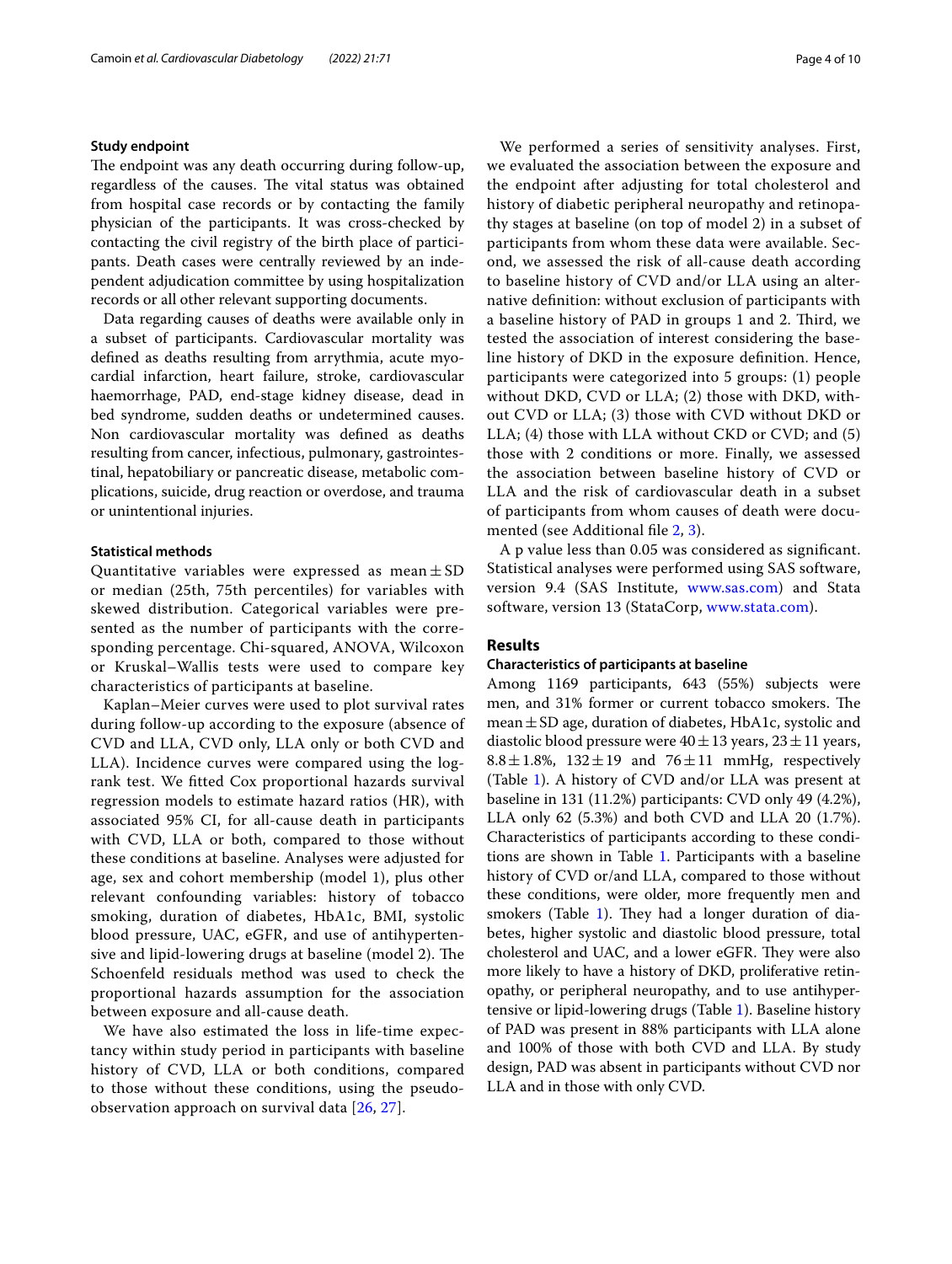## **Incidence of all‑cause death during follow‑up**

Three hundred and four (26%) patients died during a median (25th, 75th percentiles) duration of follow-up of 17 (10–22) years, corresponding to 18,426 person-years and an incidence rate of 16 (95% CI, 15–18) per 1000 person-years. Characteristics of participants at baseline according to the incidence of all-cause death are shown in Table [2.](#page-4-0) Patients who died, compared with those who were still alive within study period, were older at baseline, and more frequently men (Table  $2$ ). They had a longer duration of diabetes, higher systolic and diastolic blood pressure, total cholesterol, and UAC, and a lower eGFR. The baseline history of tobacco smoking, DKD, proliferative retinopathy, peripheral neuropathy or PAD, and the use of antihypertensive or lipid-lowering drugs were more frequent in patients who died, compared with those who were still alive during follow-up (Table [2\)](#page-4-0).

## **Incidence of all‑cause death by baseline history of CVD and/or LLA**

The cumulative incidence and the incidence rates of allcause death were signifcantly higher in participants with a baseline history of CVD, LLA or both, compared to those without these conditions (Fig. [1](#page-5-0) and Table [3](#page-5-1)). The relative risk of all-cause death was higher in participants with CVD (HR 2.47 [95% CI 1.67–3.66]), LLA (2.38 [1.68–3.38]) or both conditions (8.50 [5.09–14.19]), compared to those without these conditions at baseline, after adjusting for age, sex and cohort membership  $(p < 0.0001)$ for all analyses). Similar results were observed after adjusting for further confounding variables (model 2, Table [3](#page-5-1)). No prognostic diference was observed between baseline history of CVD and LLA in regards of risk of all-cause death (CVD versus LLA: HR 0.87 [0.54–1.41],  $p=0.57$ ) after adjusting for model 2. The presence of both conditions at baseline, versus CVD alone (HR 2.72, [1.48–4.99],  $p = 0.001$ ) or versus LLA alone (HR 2.36, [ $1.34-4.18$ ],  $p=0.003$ ), was associated with increased risk of all-cause death.

#### **Sensitivity analyses**

## *All‑cause death by baseline history of CVD and/or LLA using an extended adjusting model*

Associations between baseline history of CVD and/or LLA and all-cause death had similar magnitudes after adjustment for total cholesterol and history of diabetic peripheral neuropathy and retinopathy stages at baseline (further to adjusting for model 2) in 633 participants for whom these data were available: CVD alone (1.75 [1.03– 2.96],  $p = 0.04$ ), LLA alone (1.98 [1.31–3.00],  $p = 0.001$ ), or both CVD and LLA (4.75 [2.57–8.78], p < 0.0001).

<span id="page-4-0"></span>**Table 2** Characteristics of participants at baseline by the incidence of all-cause death during follow-up

|                                         | All-cause death |               | P        |  |
|-----------------------------------------|-----------------|---------------|----------|--|
|                                         | <b>No</b>       | Yes           |          |  |
| Ν                                       | 865             | 304           |          |  |
| Cohort membership, n (%)                |                 |               | < 0.0001 |  |
| <b>SURGENE</b>                          | 275 (32)        | 62 (20)       |          |  |
| <b>GENEDIAB</b>                         | 212(25)         | 164(54)       |          |  |
| <b>GENESIS</b>                          | 378 (44)        | 78 (26)       |          |  |
| Male sex, n (%)                         | 452 (52)        | 191 (63)      | 0.001    |  |
| Age (years)                             | $37 + 11$       | 49±13         | < 0.0001 |  |
| Age of diabetes onset (years)           | 14 (10, 22)     | 17 (12, 27)   | < 0.0001 |  |
| Duration of diabetes (years)            | $21 \pm 11$     | $30 + 10$     | < 0.0001 |  |
| Body mass index (kg/m2)                 | $24 \pm 3$      | $24 + 4$      | 0.36     |  |
| Tobacco smoking, n (%)                  |                 |               | < 0.0001 |  |
| Former smokers                          | 69(8)           | 50(16)        |          |  |
| Current smokers                         | 165 (19)        | 76 (25)       |          |  |
| Systolic blood pressure (mmHg)          | $129 \pm 18$    | $141 \pm 19$  | < 0.0001 |  |
| Diastolic blood pressure (mmHg)         | $75 + 11$       | 79±11         | < 0.0001 |  |
| HbA1c(%)                                | $8.8 \pm 1.8$   | $8.8 \pm 1.9$ | 0.52     |  |
| HbA1c (mmol/mol)                        | $72 \pm 20$     | $73 + 21$     |          |  |
| Total cholesterol (mmol/l) <sup>a</sup> | $5.5 \pm 1.4$   | $5.9 \pm 1.5$ | 0.0003   |  |
| eGFR (mL/min/1.73m <sup>2</sup> )       | $92 + 27$       | $70 + 31$     | < 0.0001 |  |
| Urinary albumin concentration<br>(mq/l) | 11(5, 51)       | 45 (8, 552)   | < 0.0001 |  |
| Diabetic kidney disease, n (%)          | 299 (35)        | 185 (61)      | < 0.0001 |  |
| Diabetic retinopathy stages, n (%)      |                 |               | < 0.0001 |  |
| Non-proliferative                       | 242 (28)        | 34(11)        |          |  |
| Pre-proliferative                       | 123(14)         | 59 (19)       |          |  |
| Proliferative                           | 307 (35)        | 196 (64)      |          |  |
| Peripheral diabetic neuropathy, n (%)   | 246 (28)        | 166 (55)      | < 0.0001 |  |
| Peripheral artery disease, n (%)        | 16(3)           | 55(23)        | < 0.0001 |  |
| Antihypertensive drugs, n (%)           | 283 (33)        | 186 (62)      | < 0.0001 |  |
| Lipid-lowering drugs, n (%)             | 37(4)           | 32 (10)       | < 0.0001 |  |

Quantitative variables are presented as mean  $\pm$  SD or as median (25th–75th percentiles) for those with skewed distribution (age of diabetes onset and urinary albumin concentration)

Comparisons were performed using χ2, ANOVA or Wilcoxon tests

P<0.05 was considered as signifcant

<sup>a</sup> Data available for 664 participants

## *All‑cause death by baseline history of CVD and/or LLA using an alternative defnition (without exclusion of participants with PAD in groups 1 and 2)*

A history of CVD only, LLA only and both conditions were present at baseline in 57 (4.7%), 62 (5.1%) and 20  $(1.7%)$  participants, respectively. The risk of all-cause death was signifcantly higher in participants with a baseline history of CVD only (HR 2.02 [95% CI 1.39–2.94],  $p=0.0002$ ), LLA only  $(2.23 \; [1.54-3.23], \; p<0.0001)$ , or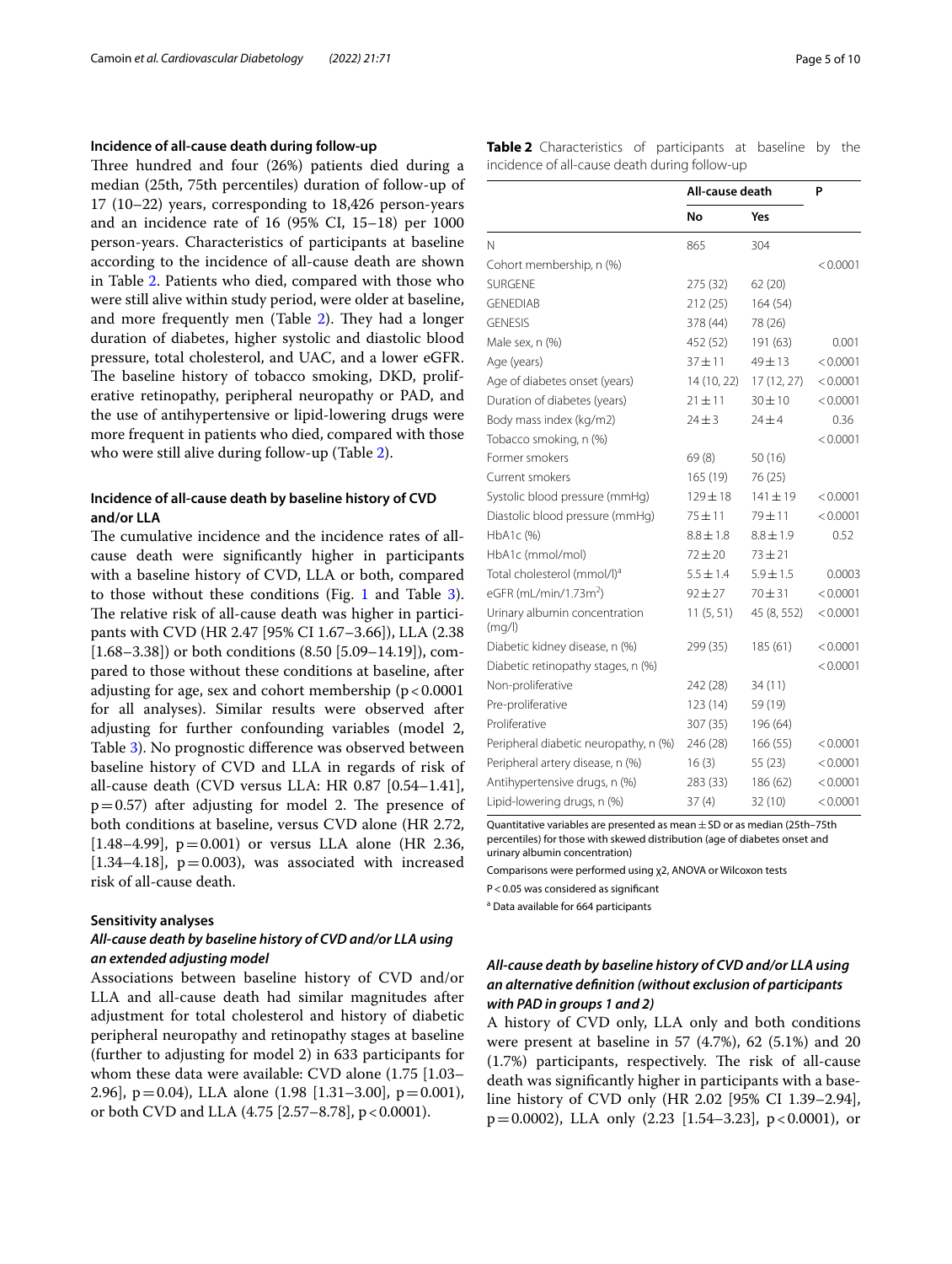

<span id="page-5-0"></span>both conditions  $(5.29 [3.14-8.90], p<0.0001)$ , compared to those without these conditions.

## *All‑cause death by baseline history of DKD, CVD and/or LLA*

DKD only, CVD only and LLA only were present at baseline in 423 (35%), 25 (2.1%) and 20 (1.7%) participants, respectively. The risk of all-cause death was similarly increased in participants with a baseline history of DKD only (HR 2.30 [95% CI, 1.75–3.01], p<0.0001), CVD only (2.50 [1.38–4.52],  $p=0.003$ ) and LLA only  $(2.11 [1.13-3.92], p=0.02)$ , compared to those without these 3 conditions. The presence of 2 of these conditions or more was observed at baseline in 92 (7.6%) participants, and it was associated with excess risk of death (5.88 [4.21-8.20], p < 0.0001).

## *Incidence of cardiovascular death by baseline history of CVD and/or LLA*

Causes of death were documented in 97 patients: 13 participants were excluded according to study flow chart

(Additional fle [4](#page-7-1): Fig. S1), and then 84 cases were investigated in the current analysis. Deaths from cardiovascular and non-cardiovascular causes were reported in 50 (4.3%) and 34 (2.9%) patients, respectively. Cardiovascular causes were more prevalent than non-cardiovascular causes in people with baseline history of CVD and/or LLA ( $p < 0.0001$ , Additional Table [2](#page-4-0)). The baseline history of CVD (HR 2.98 [95% CI, 1.13–7.91],  $p=0.03$ ) or LLA  $(3.81 [1.28-11.32], p=0.02)$  was associated with increased risk of cardiovascular mortality.

## **Estimated reduction in life‑time expectancy**

Participants with a history of CVD or LLA, compared to those without these conditions, would have a mean (95% CI) reduction in life-time expectancy during the 17 years of follow-up of 3.32 (1.72–4.92) or 3.96 (2.47–5.45) years, respectively (all  $p < 0.0001$ , adjusted for model 1). The presence of both CVD and LLA at baseline was associated with 8.11 (5.95–10.26) less years of life expectancy, compared with the absence of these conditions at baseline  $(p < 0.0001$ , adjusted for model 1). The estimation of loss in life-time expectancy during study period was comparable after adjusting for model 2: CVD 2.79 (1.26– 4.32), LLA 3.38 (1.87–4.88), and both CVD and LLA 7.04  $(4.76-9.31)$  years (all  $p < 0.0001$ ).

## **Discussion**

In the present investigation, we compared the efects of a baseline history of CVD (myocardial infarction and/or stroke), nontraumatic LLA or both on the incidence of allcause death in people with long-standing type 1 diabetes. As expected, CVD or LLA at baseline was each associated with increased risk of all-cause death during follow-up. The original and the key fnding of our study was the observation that a baseline LLA conferred a similar prognostic burden than baseline CVD in terms of all-cause death in patients with long-standing type 1 diabetes. The cumulative incidence of all-cause death was 61% and 73% over a median duration of

<span id="page-5-1"></span>**Table 3** Risk of all-cause death during follow-up by history of CVD or/and LLA at baseline

|                             | All-cause death |              |                            | Model 1                          |                          | Model 2                          |                   |
|-----------------------------|-----------------|--------------|----------------------------|----------------------------------|--------------------------|----------------------------------|-------------------|
|                             | No, n           | Yes, $n$ $%$ | Incidence rate<br>(95% CI) | <b>Hazard ratios</b><br>(95% CI) | P                        | <b>Hazard ratios</b><br>(95% CI) | P                 |
| Absent                      | 827             | 211(20)      | $12(11-14)$                |                                  | $\overline{\phantom{0}}$ |                                  | $\qquad \qquad =$ |
| Cardiovascular disease only | 19              | 30(61)       | $53(37-76)$                | $2.47(1.67 - 3.66)$              | < 0.0001                 | $2.00(1.34 - 3.01)$              | 0.0008            |
| Lower-limb amputation only  | 17              | 45 (73)      | $61(45-81)$                | $2.38(1.68 - 3.38)$              | < 0.0001                 | $2.26(1.56 - 3.28)$              | < 0.0001          |
| <b>Both conditions</b>      |                 | 18 (90)      | 156 (99-248)               | 8.50 (5.09-14.19)                | < 0.0001                 | $5.32(3.14 - 9.00)$              | < 0.0001          |

Incidence rate expressed per 1000 person-years. Hazard ratios (with associated 95% CIs) computed by Cox proportional hazards survival regression analyses, adjusted for cohort membership, sex and age (model 1), plus history of tobacco smoking, duration of diabetes, BMI, HbA1c, systolic blood pressure, urinary albumin concentration, estimated glomerular filtration rate, and use of antihypertensive and lipid-lowering drugs at baseline (model 2). p < 0.05 was considered as significant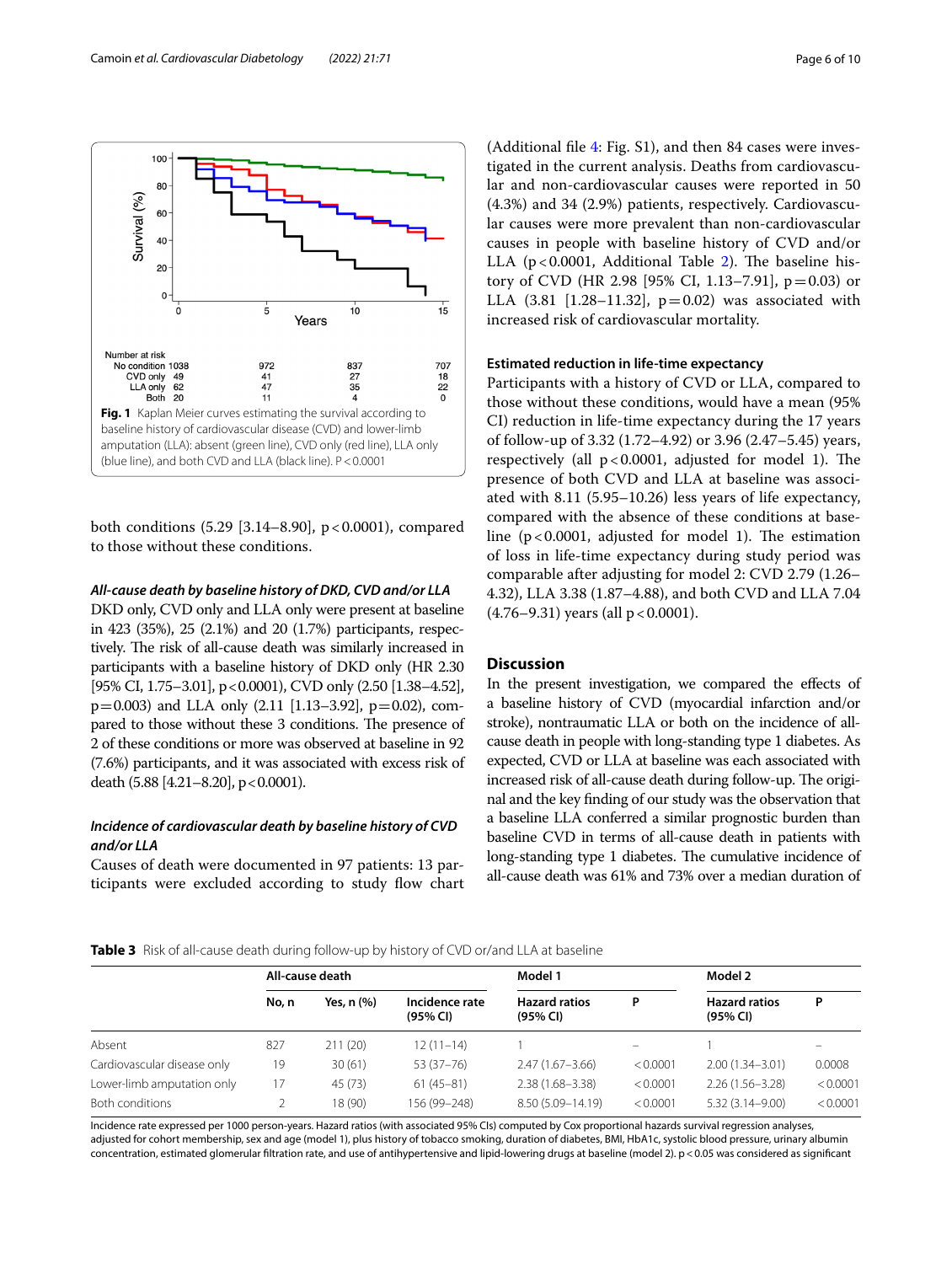follow-up of 17 years in participants with baseline history of LLA or CVD, respectively. Each single condition was associated with two-fold increased risk of all-cause death. The burden of LLA and CVD seemed independent, with an additive efect as the presence of both conditions increased the cumulative incidence (90%), and the adjusted relative risk of all-cause death, 5 times higher compared with the absence of these conditions at baseline. Furthermore, the presence of both conditions at baseline increased the risk of all-cause death, more than 2 times higher compared with the presence of each single condition. The excess risk of all-cause death observed in people with CVD and LLA was mainly driven by cardiovascular causes.

## **Incidence of all‑cause death in people with type 1 diabetes**

The incidence of all-cause death observed in our study is comparable with the recent report in people with long-standing (50-year cohort) type 1 diabetes from the Finnish Diabetic Nephropathy Study (FinnDiane) cohort [[28\]](#page-8-21). However, the rate of mortality in our study is higher than other reports in type 1 diabetes cohorts from USA, Europe and Australia [[1,](#page-8-0) [2,](#page-8-22) [29](#page-8-23)]. As in FinnDiane 50-year cohort, the participants in our cohorts were older, and they were diagnosed with type 1 diabetes between 1938 and 1995. Furthermore, GEN-ESIS and GENEDIAB cohorts recruited participants with a history of non-proliferative or proliferative retinopathy. Finally, 41% of participants in our cohorts had a baseline history of DKD, which has been recognized as a major predictor of death in patients with type 1 diabetes [\[30](#page-8-24)].

It is worthy to note that the cumulative incidence of all-cause death was high (20%) even in people with type 1 diabetes without a baseline history of CVD or LLA and a rather young age of 40 years at baseline (yet with a long duration of type 1 diabetes). This observation is in line with a recent report from a large Swedish diabetes registry highlighting the early onset of type 1 diabetes and the longer duration of diabetes as important determinants of death and cardiovascular events  $[4]$  $[4]$ . The participants in our study were diagnosed with type 1 diabetes at 15 (25th, 75th percentiles, 10, 23) years old, with a duration of diabetes at baseline of  $23 \pm 11$  years. A longer duration of diabetes refects a high glycaemic load and its related damages.

## **Efect of cardiovascular disease and lower‑limb amputation in life‑time expectancy**

Our fndings show also that CVD and LLA had a similar impact in terms of loss in life-time expectancy. Among people with type 1 diabetes, those with CVD or LLA may lose about 3 years life-time during the 17-year follow-up compared with other participants without these conditions, after adjustment for potential confounders. The presence of both conditions exposes to a 7-year loss in life expectancy within study period. It has been shown that people with type 1 diabetes had a drastic reduction in life expectancy, compared with individuals without diabetes [[6,](#page-8-4) [31\]](#page-8-25). One study estimated that people with type 1 diabetes had an estimated life expectancy at birth 12 years less than that of the general population, using an Australian national data scheme between 1997 and 2010 [[31\]](#page-8-25). Comparable fndings were reported in a Scottish cohort of people with type 1 diabetes based on data from 2008 through 2010 [\[6](#page-8-4)]. In our present study, we were able to extend those fndings in order to estimate and compare the loss in life-time expectancy among people with type 1 diabetes with versus without CVD and/or LLA, followed up to May 31, 2019.

## **Potential mechanisms linking lower‑limb amputation to cardiovascular disease**

The similar poor prognosis observed in participants with baseline CVD and LLA may be explained by common traditional risk factors and conditions [\[32\]](#page-8-26). In our study, participants with CVD and LLA shared key risk factors and major diabetes complications. Microvascular disease may also be a trigger of poor prognosis in people with CVD and LLA, independently of traditional risk factors [[33](#page-8-27)[–35](#page-8-28)]. In our study, eGFR decreased, albuminuria increased, neuropathy became more frequent and retinopathy more severe, proportionally to the burden of baseline history of CVD and LLA (either or both together). Of note, we observed that DKD, CVD and LLA (each considered individually) confer a similar risk of all-cause death, twofold higher compared to the absence of these 3 conditions. This finding suggests that DKD may not explain (at least not fully) the poor prognosis observed in people with CVD or LLA. Furthermore, LLA and CVD may also share some pathological mechanisms including endothelial dysfunction, pro-thrombotic states, oxidative stress and systemic infammation [[24,](#page-8-29) [36](#page-9-0)[–40](#page-9-1)]. Autoimmune mechanisms have also been suggested as a potential determinant of CVD in people with type 1 diabetes [[41](#page-9-2)].

#### **Strengths and limitations**

The main strength of our study is the assessment of single, joint and diferential prognostic efects of baseline history of CVD and LLA on the risk of all-cause death in three multicenter binational cohorts of patients with long-standing type 1 diabetes followed for a median duration of 17 years. We also investigated a comprehensive set of demographic, clinical, and biological features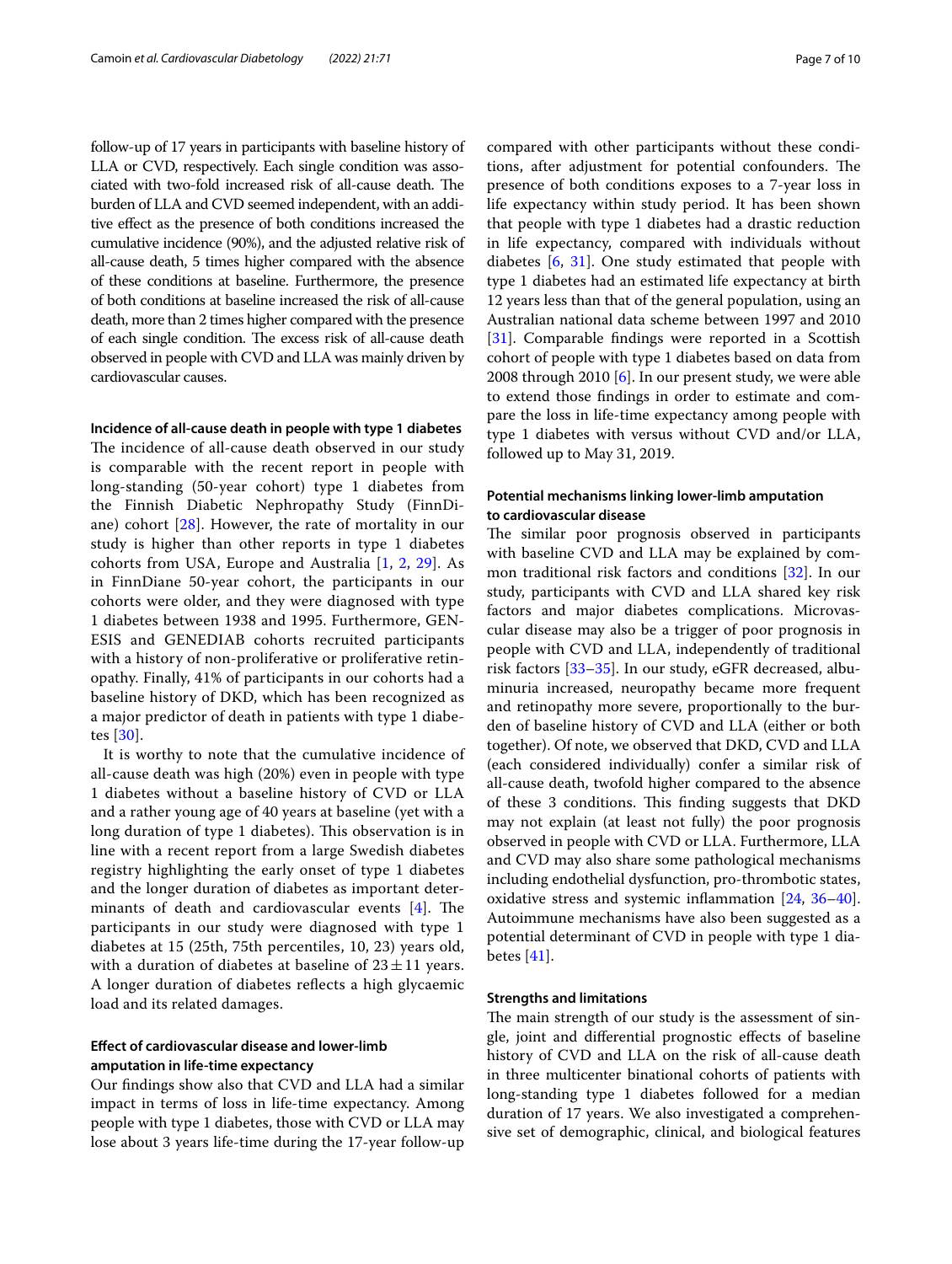at baseline, as well as robust and adjudicated conditions at baseline and endpoint during follow-up. Our study has some limitations to acknowledge. The diagnosis of PAD in our study was based on interview and clinical examination, without systematic screening (using specifc investigation such us ankle-brachial index) for asymptomatic PAD. Our study does not allow to examine the prognostic burden of PAD independently of LLA since PAD was present at baseline in 88% and 100% in group 3 (participants with LLA alone) and group 4 (both CVD and LLA), respectively. To avoid misinterpretation, we excluded PAD participants from group 1 (without CVD and LLA) and group 2 (with CVD alone). Nevertheless, keeping PAD in these groups did not change our fndings. Additionally, we did not have a comprehensive data regarding causes of deaths, which did not allow us to investigate carefully the cause-specifc mortality. Finally, our results may not be applied to people with other ethnic backgrounds or low-income and middle-income regions as we investigated only Caucasians from France and Belgium.

## **Conclusion**

In summary, a baseline history of CVD and LLA had a similar and heavy burden regarding all-cause death in people with long-standing type 1 diabetes. Each single condition exposes to two-fold increased risk of all-cause death, with an additive effect. The presence of both CVD and LLA at baseline exposed to exceedingly excess risk of death, fve times higher compared to the absence of these conditions. Our fndings encourage a careful consideration of people with type 1 diabetes and LLA as usually recommended for CVD, in terms of management of risk factors, treatments and prevention.

#### **Abbreviations**

CKD: Chronic kidney disease; CKD-EPI: Chronic kidney disease epidemiology collaboration; CVD: Cardiovascular disease; DKD: Diabetic kidney disease; eGFR: Estimated glomerular fltration rate; FinnDiane: Finnish Diabetic Nephropathy Study; GENEDIAB: *Génétique de la Néphropathie Diabétique*; LLA: Lower-limb amputation; PAD: Peripheral artery disease; SURGENE: Survival Genetic Nephropathy; UAC: Urinary albumin concentration.

## **Supplementary Information**

The online version contains supplementary material available at [https://doi.](https://doi.org/10.1186/s12933-022-01487-8) [org/10.1186/s12933-022-01487-8](https://doi.org/10.1186/s12933-022-01487-8).

<span id="page-7-2"></span><span id="page-7-0"></span>**Additional fle 1.**List of contributors to SURGENE, GENEDIAB, and GEN‑ ESIS studies.

<span id="page-7-3"></span>**Additional fle 2: Table S1.**Characteristics of participants at baseline in each individual cohort.

**Additional fle 3: Table S2.** Causes of deaths.

Additional file 4: Fig. S1. Study flowchart.

#### **Acknowledgements**

We thank all the patients who participated to this study as well as their physicians. The list of contributors is available in the Additional fle [1.](#page-7-0) This article is dedicated to the memory of Ronan Roussel who tragically left us recently. Ronan was a distinguished diabetologist and an outstanding scientist with a sharp mind. We all have lost a great friend and a valuable colleague.

#### **Author contributions**

MC, GV, MM and KM designed the study, researched data and drafted the manuscript. PJS, LP, YA, CC, SD, AL, VR, EG, OB, LB, AC, SH and RR researched data, contributed to discussion and reviewed/edited the manuscript. All authors approved the current version of the manuscript. KM is the guarantors of this work and, as such, had full access to all the data and take responsibility for the integrity of the data and the accuracy of the data analyses. All the authors have read and approved the fnal manuscript.

#### **Funding**

No funding to declare.

#### **Availability of data and materials**

The datasets analysed during the current study are not publicly available due to consideration of intellectual property, due to many ongoing active collaborations, and to continuing analyses by the study investigators, but may be available from the last author on reasonable request.

#### **Declarations**

#### **Ethics approval and consent to participate**

The Ethics Committee of Angers University Hospital (Angers, France) approved the SURGENE, GENEDIAB and GENESIS protocols, and all participants provided written informed consent.

#### **Consent for publication**

Not applicable.

#### **Competing interests**

L.P. reports personal fees and non-fnancial support from Sanof, Novo Nordisk, Eli Lilly and MSD. VR had grants from the Servier Diabetes institute, Roche, and Merck Lipha Santé. O.B. reports personal fees and non-fnancial support from MSD and Sanof. L.B. reports personal fees and non-fnancial support from Astra Zeneca, Bayer, BD, BMS, Boerhinger Ingelheim, MSD, Novartis, Lilly, Novo Nordisk, Roche, and Sanof. AS has received lecturer/advisor fees from AstraZeneca, Boehringer Ingelheim, Eli Lilly, Janssen, Merck Sharp and Dohme, Novartis, NovoNordisk, Sanof and Servier. SH reports personal fees and nonfnancial support from Astra Zeneca, grants and personal fees from Bayer, per‑ sonal fees from Boehringer Ingelheim, grants from Dinno Santé, personal fees from Eli Lilly, non-fnancial support from LVL, personal fees and non-fnancial support from MSD, personal fees from Novartis, grants from Pierre Fabre Santé, personal fees and non-fnancial support from Sanof, personal fees and non-fnancial support from Servier, personal fees from Valbiotis. RR reports research grants from Sanof, Novo Nordisk, and Diabnext, consulting and speakers' bureau fees (compensation donated to the nonproft Foundation APHP for Research) from Sanof, Novo Nordisk, Eli Lilly, Boehringer-Ingelheim, Mundipharma, Janssen, AstraZeneca, MSD, Medtronic, and Abbott. MM is a consultant for Novo-Nordisk Algerian subsidiary, and has received personal fees from Novo-Nordisk, Merck-Sharp and Dohme, and Eli Lilly. KM reports personal fees or non-fnancial support from Novo Nordisk, Sanof, Astra-Zeneca, Eli Lilly, Abbott, Boehringer-Ingelheim and LifeScan. Authors declare no other potential confict of interest relevant to this article.

#### **Author details**

<span id="page-7-1"></span><sup>1</sup> Department of Endocrinology, Diabetes and Nutrition, CEDEX, Bordeaux University Hospital, Hôpital Haut-Lévêque, Avenue de Magellan, 33604 Pes‑ sac, France.<sup>2</sup> Service d'Endocrinologie Diabétologie Nutrition, Hôpital Bichat, Fédération de Diabétologie de Paris, AP‑HP, Université de Paris, Paris, France. <sup>3</sup>INEM, INSERM, Université de Paris, Paris, France. <sup>4</sup>UFR de Médecine et Pharmacie, Université de Poitiers, Poitiers, France.<sup>5</sup> Centre d'Investigation Clinique, CHU de Poitiers, Poitiers, France. <sup>6</sup>Inserm, CIC 1402, Poitiers, France. <sup>7</sup>Service d'Endocrinologie Diabétologie Nutrition, CHU d'Angers, Angers, France.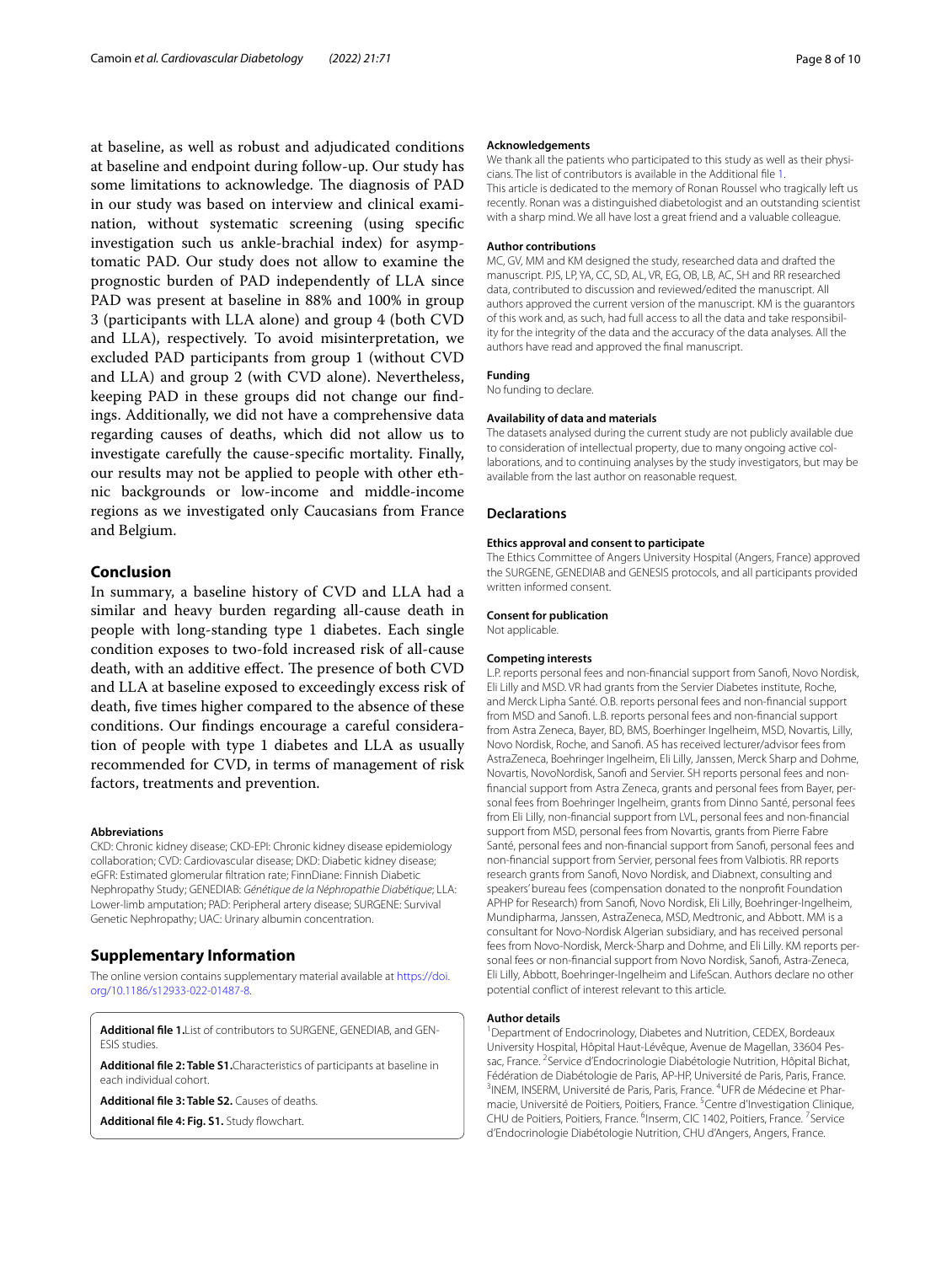<sup>8</sup> Faculty of Medicine, University of Bordeaux, Bordeaux, France. <sup>9</sup>INSERM U1219, Bordeaux Population Health Research Center, Bordeaux, France. <sup>10</sup>Service de Diabétologie et Métabolisme, APHP, Groupe Hospitalier La Pitié-Salpêtrière, Sorbonne Université, Paris, France. 11INSERM, UMRS 1138, Centre de Recherche des Cordeliers, Sorbonne Université, Paris, France. 12Service d'Endocrinologie, Hôpital Bégin, Saint Mandé, France. <sup>13</sup>CHU Liège, Liège Université, Liège, Belgique. 14Institut du Thorax, INSERM, CNRS, UNIV Nantes, CHU Nantes, Nantes, France. <sup>15</sup>Clinique Ambroise Paré, Neuilly-sur-Seine, France.<br><sup>16</sup>Biology of Cardiovascular Diseases, INSERM Unit 1034, Pessac, France.

# Received: 3 February 2022 Accepted: 28 February 2022

#### **References**

- <span id="page-8-0"></span>1. Harding JL, Shaw JE, Peeters A, Davidson S, Magliano DJ. Age-Specifc trends from 2000–2011 in all-cause and cause-specifc mortality in type 1 and type 2 diabetes: a cohort study of more than one million people. Diabetes Care. 2016;39(6):1018–26.
- <span id="page-8-22"></span>2. Rawshani A, Rawshani A, Franzen S, Eliasson B, Svensson AM, Miftaraj M, et al. Mortality and cardiovascular disease in type 1 and type 2 diabetes. N Engl J Med. 2017;376(15):1407–18.
- <span id="page-8-1"></span>3. Harjutsalo V, Pongrac Barlovic D, Groop PH. Long-term population-based trends in the incidence of cardiovascular disease in individuals with type 1 diabetes from Finland: a retrospective, nationwide, cohort study. Lancet Diabetes Endocrinol. 2021. [https://doi.org/10.1016/S2213-8587\(21\)](https://doi.org/10.1016/S2213-8587(21)00172-8) [00172-8.](https://doi.org/10.1016/S2213-8587(21)00172-8)
- <span id="page-8-2"></span>4. Rawshani A, Sattar N, Franzen S, Rawshani A, Hattersley AT, Svensson AM, et al. Excess mortality and cardiovascular disease in young adults with type 1 diabetes in relation to age at onset: a nationwide, register-based cohort study. Lancet. 2018;392(10146):477–86.
- <span id="page-8-3"></span>5. Khunti K, Davies M, Majeed A, Thorsted BL, Wolden ML, Paul SK. Hypoglycemia and risk of cardiovascular disease and all-cause mortality in insulintreated people with type 1 and type 2 diabetes: a cohort study. Diabetes Care. 2015;38(2):316–22.
- <span id="page-8-4"></span>6. Livingstone SJ, Levin D, Looker HC, Lindsay RS, Wild SH, Joss N, et al. Estimated life expectancy in a Scottish cohort with type 1 diabetes, 2008–2010. JAMA. 2015;313(1):37–44.
- <span id="page-8-5"></span>7. Olafsdottir AF, Svensson AM, Pivodic A, Gudbjornsdottir S, Nystrom T, Wedel H, et al. Excess risk of lower extremity amputations in people with type 1 diabetes compared with the general population: amputations and type 1 diabetes. BMJ Open Diabetes Res Care. 2019;7(1): e000602.
- <span id="page-8-6"></span>8. Boulton AJ, Vileikyte L, Ragnarson-Tennvall G, Apelqvist J. The global burden of diabetic foot disease. Lancet. 2005;366(9498):1719–24.
- 9. Kerr M, Barron E, Chadwick P, Evans T, Kong WM, Rayman G, et al. The cost of diabetic foot ulcers and amputations to the National Health Service in England. Diabet Med. 2019. <https://doi.org/10.1111/dme.13973>.
- <span id="page-8-7"></span>10. Zhang Y, Lazzarini PA, McPhail SM, van Netten JJ, Armstrong DG, Pacella RE. Global disability burdens of diabetes-related lower-extremity complications in 1990 and 2016. Diabetes Care. 2020;43(5):964–74.
- <span id="page-8-8"></span>11. Mohammedi K, Potier L, Belhatem N, Matallah N, Hadjadj S, Roussel R, et al. Lower-extremity amputation as a marker for renal and cardiovascular events and mortality in patients with long standing type 1 diabetes. Cardiovasc Diabetol. 2016;15:5.
- <span id="page-8-9"></span>12. Mohammedi K, Harrap S, Mancia G, Marre M, Poulter N, Chalmers J, et al. History of lower-limb complications and risk of cancer death in people with type 2 diabetes. Cardiovasc Diabetol. 2021;20(1):3.
- <span id="page-8-10"></span>13. Ndip A, Lavery LA, Lafontaine J, Rutter MK, Vardhan A, Vileikyte L, et al. High levels of foot ulceration and amputation risk in a multiracial cohort of diabetic patients on dialysis therapy. Diabetes Care. 2010;33(4):878–80.
- <span id="page-8-11"></span>14. Armstrong DG, Boulton AJM, Bus SA. Diabetic foot ulcers and their recurrence. N Engl J Med. 2017;376(24):2367–75.
- <span id="page-8-12"></span>15. Schofeld CJ, Libby G, Brennan GM, MacAlpine RR, Morris AD, Leese GP. Mortality and hospitalization in patients after amputation: a comparison between patients with and without diabetes. Diabetes Care. 2006;29(10):2252–6.
- 16. Icks A, Scheer M, Morbach S, Genz J, Haastert B, Giani G, et al. Timedependent impact of diabetes on mortality in patients after major lower extremity amputation: survival in a population-based 5-year cohort in Germany. Diabetes Care. 2011;34(6):1350–4.
- 17. Thorud JC, Plemmons B, Buckley CJ, Shibuya N, Jupiter DC. Mortality after nontraumatic major amputation among patients with diabetes and peripheral vascular disease: a systematic review. J Foot Ankle Surg. 2016;55(3):591–9.
- <span id="page-8-13"></span>18. Cascini S, Agabiti N, Davoli M, Uccioli L, Meloni M, Giurato L, et al. Survival and factors predicting mortality after major and minor lower-extremity amputations among patients with diabetes: a population-based study using health information systems. BMJ Open Diabetes Res Care. 2020. <https://doi.org/10.1136/bmjdrc-2020-001355>.
- <span id="page-8-14"></span>19. Hadjadj S, Belloum R, Bouhanick B, Gallois Y, Guilloteau G, Chatellier G, et al. Prognostic value of angiotensin-I converting enzyme I/D polymorphism for nephropathy in type 1 diabetes mellitus: a prospective study. J Am Soc Nephrol. 2001;12(3):541–9.
- <span id="page-8-18"></span>20. Marre M, Jeunemaitre X, Gallois Y, Rodier M, Chatellier G, Sert C, et al. Contribution of genetic polymorphism in the renin-angiotensin system to the development of renal complications in insulin-dependent diabetes: Genetique de la Nephropathie Diabetique (GENEDIAB) study group. J Clin Invest. 1997;99(7):1585–95.
- <span id="page-8-15"></span>21. Hadjadj S, Pean F, Gallois Y, Passa P, Aubert R, Weekers L, et al. Diferent patterns of insulin resistance in relatives of type 1 diabetic patients with retinopathy or nephropathy: the Genesis France-Belgium Study. Diabetes Care. 2004;27(11):2661–8.
- <span id="page-8-16"></span>22. Mohammedi K, Bellili-Munoz N, Driss F, Roussel R, Seta N, Fumeron F, et al. Manganese superoxide dismutase (SOD2) polymorphisms, plasma advanced oxidation protein products (AOPP) concentration and risk of kidney complications in subjects with type 1 diabetes. PLoS ONE. 2014;9(5): e96916.
- 23. Mohammedi K, Patente TA, Bellili-Munoz N, Driss F, Le Nagard H, Fumeron F, et al. Glutathione peroxidase-1 gene (GPX1) variants, oxidative stress and risk of kidney complications in people with type 1 diabetes. Metabolism. 2016;65(2):12–9.
- <span id="page-8-29"></span>24. Sanchez M, Roussel R, Hadjadj S, Moutairou A, Marre M, Velho G, et al. Plasma concentrations of 8-hydroxy-2'-deoxyguanosine and risk of kidney disease and death in individuals with type 1 diabetes. Diabetologia. 2018;61(4):977–84.
- <span id="page-8-17"></span>25. Sanchez M, Hoang S, Kannengiesser C, Potier L, Hadjadj S, Marre M, et al. Leukocyte telomere length, DNA oxidation, and risk of lower-extremity amputation in patients with long-standing type 1 diabetes. Diabetes Care. 2020;43(4):828–34.
- <span id="page-8-19"></span>26. Andersen PK. Decomposition of number of life years lost according to causes of death. Stat Med. 2013;32(30):5278–85.
- <span id="page-8-20"></span>27. Overgaard MAP, Parner ET. Regression analysis of censored data using pseudo-observations: an update. Stata J. 2015;15(3):809–21.
- <span id="page-8-21"></span>28. Harjutsalo V, Barlovic DP, Gordin D, Forsblom C, King G, Groop PH. Presence and determinants of cardiovascular disease and mortality in individuals with type 1 diabetes of long duration: the FinnDiane 50 years of diabetes study. Diabetes Care. 2021. <https://doi.org/10.2337/dc20-2816>.
- <span id="page-8-23"></span>29. Costacou T, Guo J, Miller RG, Orchard TJ. Excess mortality and cardiovascular disease risk in type 1 diabetes. Lancet. 2019;393(10175):985.
- <span id="page-8-24"></span>30. Groop PH, Thomas MC, Moran JL, Waden J, Thorn LM, Makinen VP, et al. The presence and severity of chronic kidney disease predicts all-cause mortality in type 1 diabetes. Diabetes. 2009;58(7):1651–8.
- <span id="page-8-25"></span>31. Huo L, Harding JL, Peeters A, Shaw JE, Magliano DJ. Life expectancy of type 1 diabetic patients during 1997–2010: a national Australian registrybased cohort study. Diabetologia. 2016;59(6):1177–85.
- <span id="page-8-26"></span>32. Hallstrom S, Svensson AM, Pivodic A, Olafsdottir AF, Londahl M, Wedel H, et al. Risk factors and incidence over time for lower extremity amputations in people with type 1 diabetes: an observational cohort study of 46,088 patients from the Swedish National Diabetes Registry. Diabetologia. 2021.<https://doi.org/10.1007/s00125-021-05550-z>.
- <span id="page-8-27"></span>33. Mohammedi K, Woodward M, Marre M, Colagiuri S, Cooper M, Harrap S, et al. Comparative effects of microvascular and macrovascular disease on the risk of major outcomes in patients with type 2 diabetes. Cardiovasc Diabetol. 2017;16(1):95.
- 34. Mohammedi K, Abouleka Y, Carpentier C, Potier L, Dubois S, Foussard N, et al. Association between the ACE insertion/deletion polymorphism and risk of lower-limb amputation in patients with long-standing type 1 diabetes. Diabetes Care. 2021. <https://doi.org/10.2337/dc21-0973>.
- <span id="page-8-28"></span>35. Beckman JA, Duncan MS, Damrauer SM, Wells QS, Barnett JV, Wasserman DH, et al. Microvascular disease, peripheral artery disease, and amputation. Circulation. 2019;140(6):449–58.